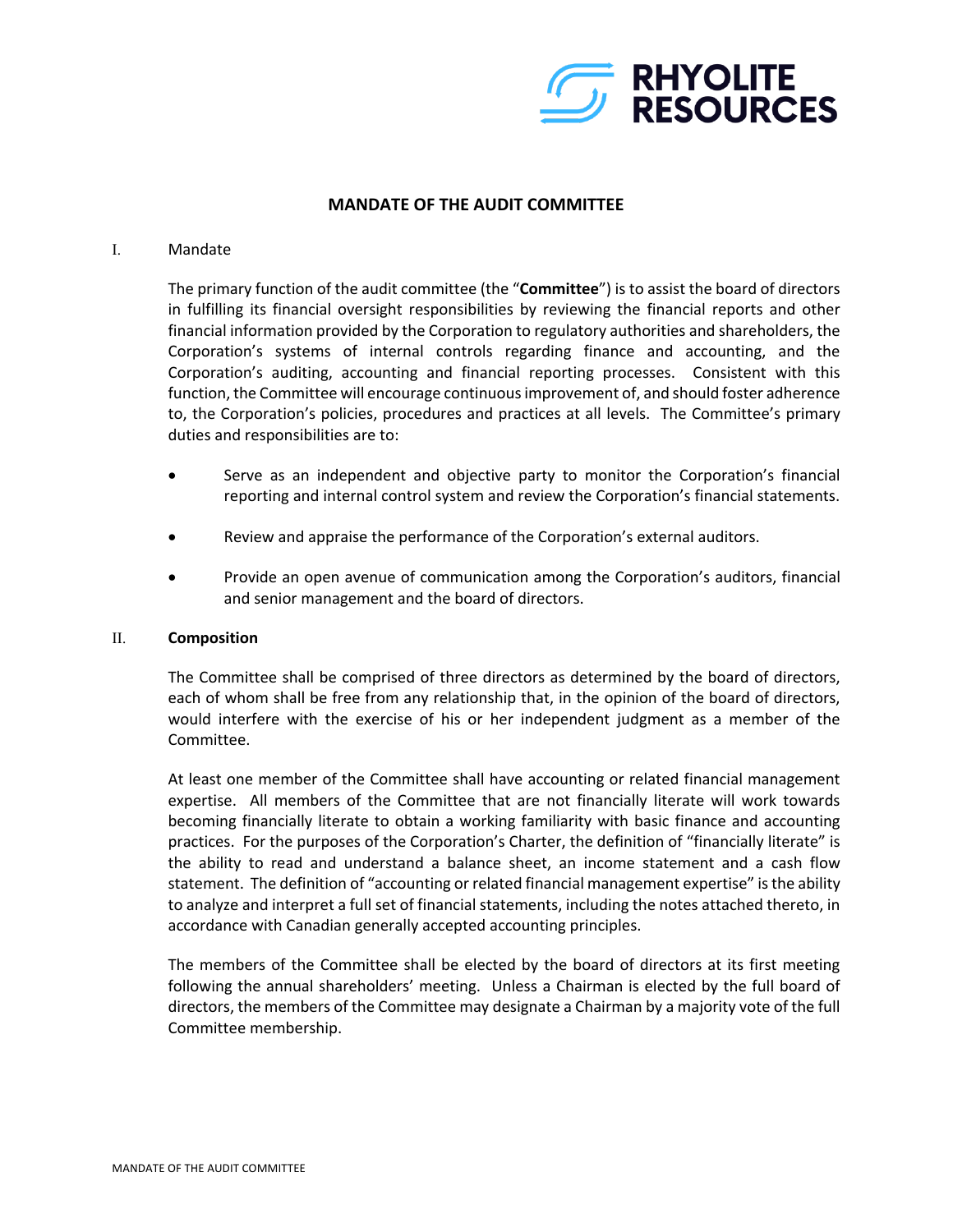### III. **Meetings**

The Committee shall meet a least twice annually*,* or more frequently as circumstances dictate. As part of its job to foster open communication, the Committee should meet at least annually with the Chief Financial Officer and the external auditors in separate sessions.

# IV. **Responsibilities and Duties**

To fulfill its responsibilities and duties, the Committee shall:

### **Documents/Reports Review**

- 1. Review and update this Charter annually.
- 2. Review the Corporation's financial statements, MD&A and any annual and interim earnings, press releases before the Corporation publicly discloses this information and any reports or other financial information (including quarterly financial statements), which are submitted to any governmental body, or to the public, including any certification, report, opinion, or review rendered by the external auditors.

## **External Auditors**

- 3. Review annually the performance of the external auditors who shall be ultimately accountable to the Board of Directors and the Committee as representatives of the shareholders of the Corporation.
- 4. Obtain annually, a formal written statement of external auditors setting forth all relationships between the external auditors and the Corporation, consistent with Independence Standards Board Standard 1.
- 5. Review and discuss with the external auditors any disclosed relationships or services that may impact the objectivity and independence of the auditors.
- 6. Take, or recommend that the full board of directors take, appropriate action to oversee the independence of the external auditors.
- 7. Recommend to the board of directors the selection and, where applicable, the replacement of the external auditors nominated annually for shareholder approval.
- 8. At each meeting, consult with the external auditors, without the presence of management, about the quality of the Corporation's accounting principles, internal controls and the completeness and accuracy of the Corporation's financial statements.
- 9. Review and approve the Corporation's hiring policies regarding partners, employees and former partners and employees of the present and former external auditors of the Corporation.
- 10. Review with management and the external auditors the audit plan for the year-end financial statements and intended template for such statements.
- 11. Review and pre-approve all audit and audit-related services and the fees and other compensation related thereto, and any non-audit services, provided by the Corporation's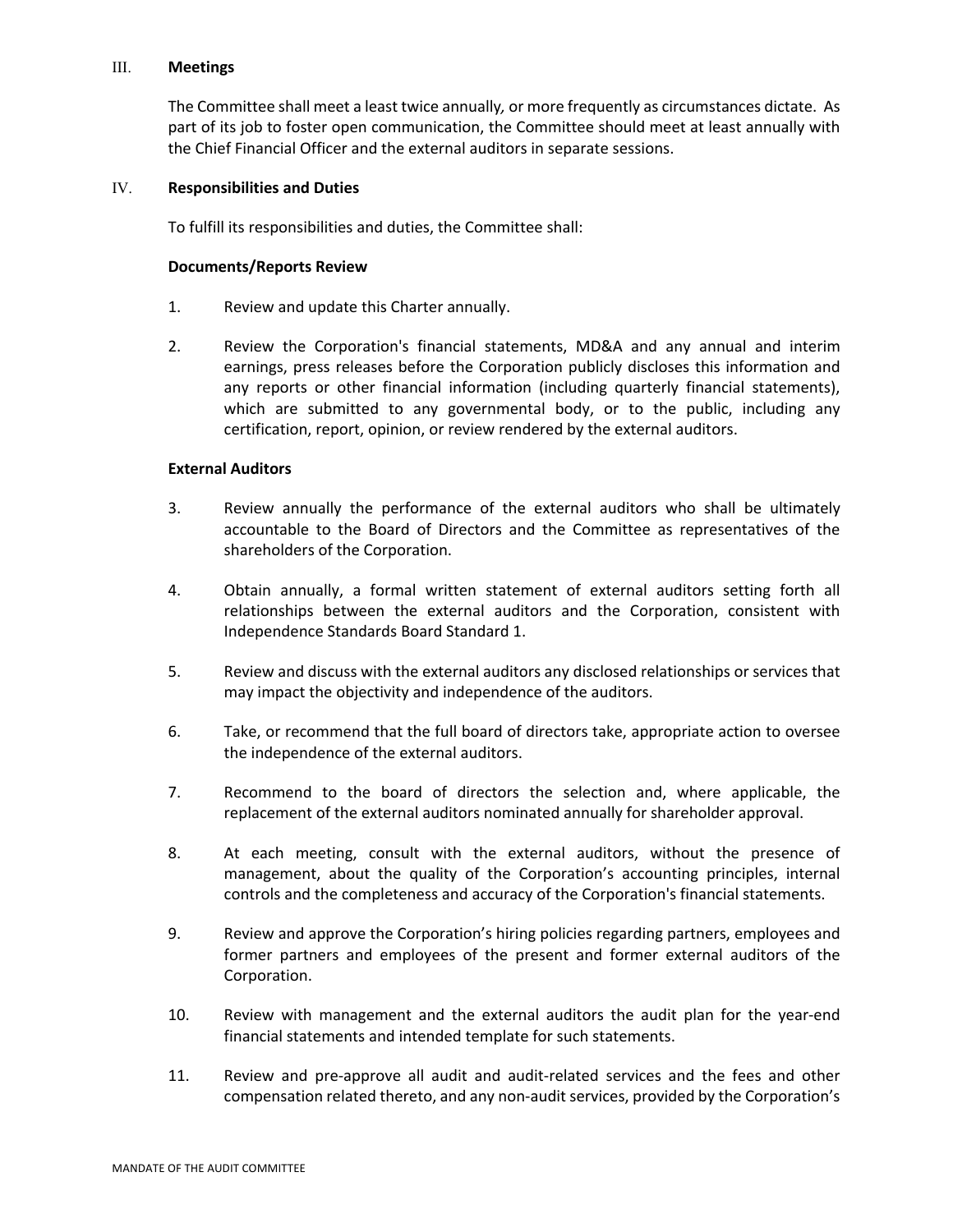external auditors. The pre-approval requirement is waived with respect to the provision of non-audit services if:

- i. the aggregate amount of all such non-audit services provided to the Corporation constitutes not more than five percent of the total amount of revenues paid by the Corporation to its external auditors during the fiscal year in which the nonaudit services are provided;
- ii. such services were not recognized by the Corporation at the time of the engagement to be non-audit services; and
- iii. such services are promptly brought to the attention of the Committee by the Corporation and approved prior to the completion of the audit by the Committee or by one or more members of the Committee who are members of the board of directors to whom authority to grant such approvals has been delegated by the Committee.

Provided the pre-approval of the non-audit services is presented to the Committee's first scheduled meeting following such approval such authority may be delegated by the Committee to one or more independent members of the Committee.

### **Financial Reporting Processes**

- 12. In consultation with the external auditors, review with management the integrity of the Corporation's financial reporting process, both internal and external.
- 13. Consider the external auditors' judgments about the quality and appropriateness of the Corporation's accounting principles as applied in its financial reporting.
- 14. Consider and approve, if appropriate, changes to the Corporation's auditing and accounting principles and practices as suggested by the external auditors and management.
- 15. Review significant judgments made by management in the preparation of the financial statements and the view of the external auditors as to appropriateness of such judgments.
- 16. Following completion of the annual audit, review separately with management and the external auditors any significant difficulties encountered during the course of the audit, including any restrictions on the scope of work or access to required information.
- 17. Review any significant disagreement among management and the external auditors in connection with the preparation of the financial statements.
- 18. Review with the external auditors and management the extent to which changes and improvements in financial or accounting practices have been implemented.
- 19. Review any complaints or concerns about any questionable accounting, internal accounting controls or auditing matters.
- 20. Review certification process.